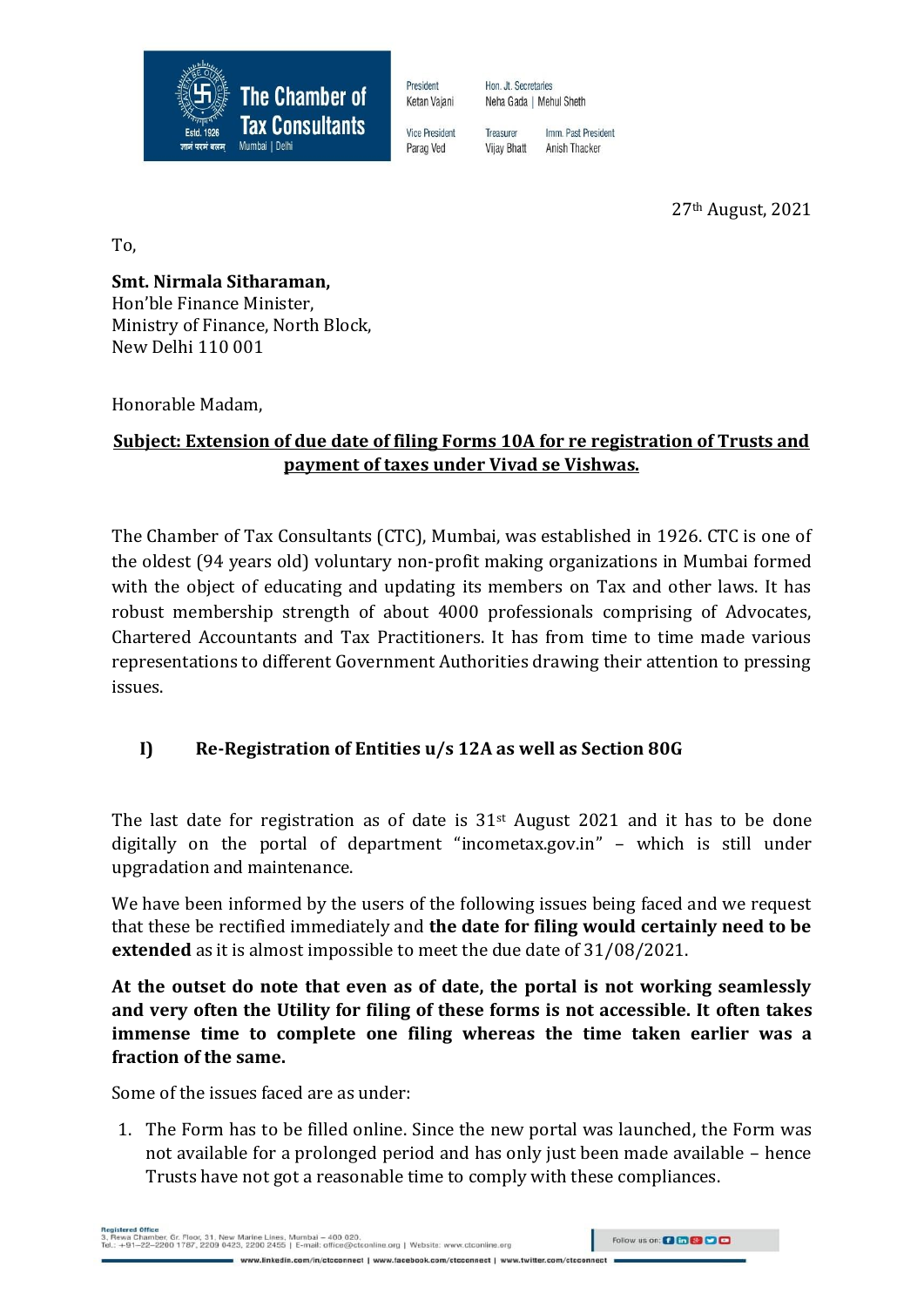

Hon, Jt. Secretaries Neha Gada | Mehul Sheth

Vice President Parag Ved

President

Ketan Vaiani

Treasurer Imm Past President **Vijay Bhatt** Anish Thacker

- 2. There has been numerous issues with registering DSC (Digital Signature Certificate) and also the verification has not been working since last few days.
- 3. As per Section 140, the Signatory can be any Principal Officer of the Trust. The Portal does not provide this option and requires registration only by a Trustee or Managing Trustee. All entities needing registrations may not be Trusts but could be Societies, Companies as well as AOPs.
- 4. OTPs (One Time Password) are often not getting received by Trustee even after generating. By the time OTP is received, the forms are getting rejected by stating that the OTP is incorrect in most cases.
- 5. At the time of uploading, if by chance you reach to end, it abruptly closes the process by saying submission failed / No response received from SERVER or in some cases it says DSC is not registered.
- 6. Figures of Assets /Liabilities are to be given only in cases where return for FY1920 is not filed. However, even in cases where such returns are filed, unless these details are filled it gives an ERROR.
- 7. When filing using DSC most often an error populates stating "Something went wrong, please try later".
- 8. Relevant attachments are not getting uploaded despite multiple efforts and a CODED error message appears.
- 9. Saved DRAFTS are being saved Blank saved details do not show necessitating a repeat key in of data.
- 10. Options selected appear changed when one views the form.

We draw your attention that in the original phase of filings under the old Portal none of these errors were there and the filing was a smooth process.

### **We request for:**

- All the errors be debugged and the portal be made fully operational as soon as possible.
- Assessees be requested to not even attempt to file in the interim and once the portal is debugged, a public announcement be made and a period of 2 months be given thereafter to complete the re-registration process.
- The due date of  $31<sup>st</sup>$  August be extended immediately and the Revenue be requested not to send reminder SMS to Institutions to close the filing by  $31<sup>st</sup>$ August 2021.

ww.twitter.com/ctcconnect